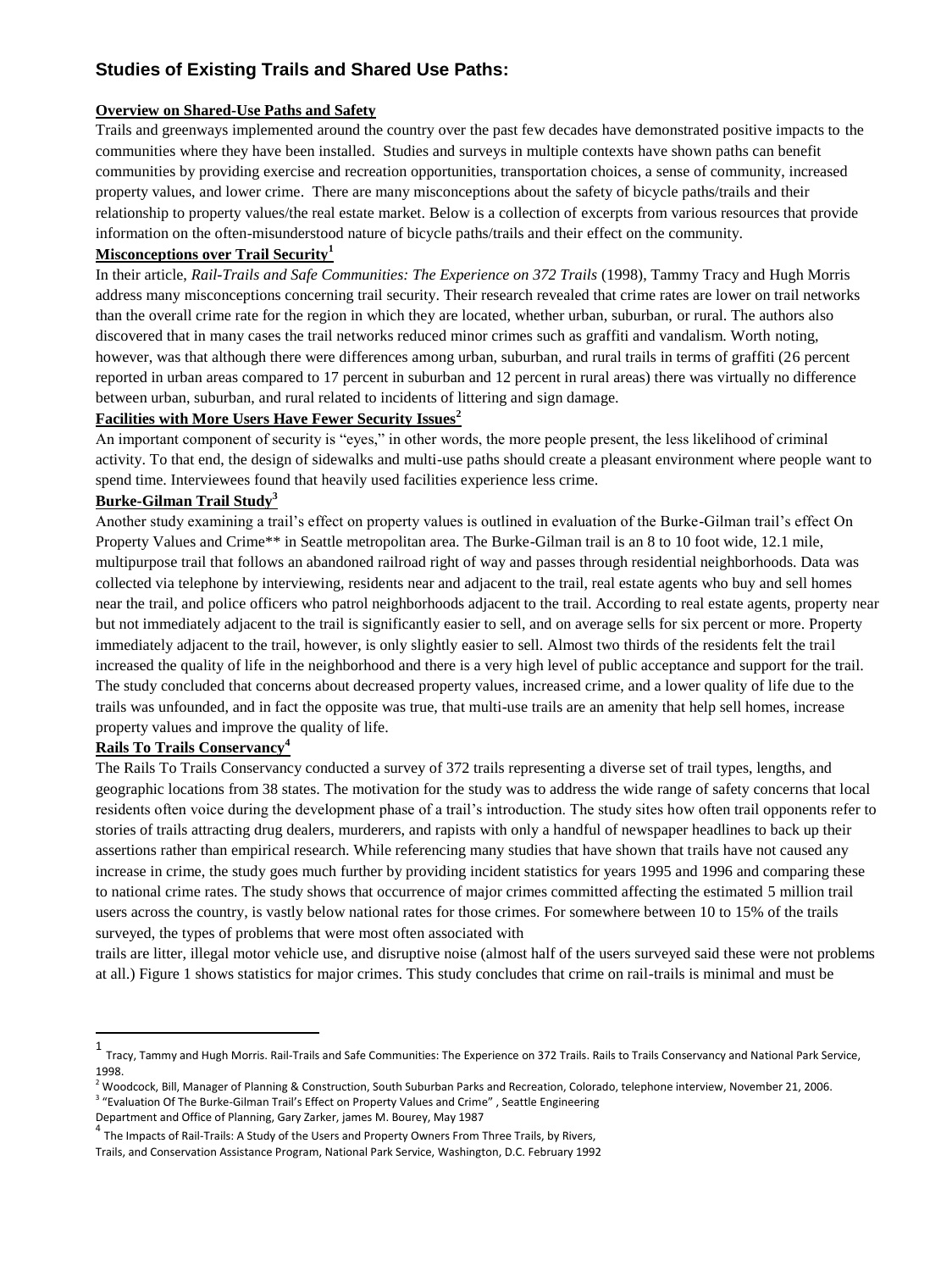considered in perspective with risks associated with other activities. The way to minimize crime on trails is to ensure that users exercise proper safety precautions, keep the trail well maintained, and boost trail use.

Figure 1, Comparison of Major Crime Rates between Rail Trails and the Nation (rates per 100,000 population), Source: Rails To Trails Conservancy.

|                      | <b>URBAN</b>          |                     | <b>SUBURBAN</b>       |                     | <b>RURAL</b>          |                     |
|----------------------|-----------------------|---------------------|-----------------------|---------------------|-----------------------|---------------------|
| <b>CRIME</b>         | 1995                  | <b>Rails-</b>       | 1995                  | Rails-              | 1995                  | Rails-              |
|                      | National <sup>1</sup> | Trails <sup>2</sup> | National <sup>1</sup> | Trails <sup>2</sup> | National <sup>1</sup> | Trails <sup>2</sup> |
| <b>Mugging</b>       | 335                   | 0.53                | 102                   | 0.00                | 19                    | 0.0                 |
| <b>Assault</b>       | 531                   | 0.58                | 293                   | 0.02                | 203                   | 0.01                |
| <b>Forcible Rape</b> | 43                    | .04                 | 29                    | 0.00                | 26                    | 0.01                |
| <b>Murder</b>        | 11                    | .04                 | 4                     | 0.01                | 5                     | 9.01                |

1. Rates per 100,000 Population. FBI Uniform Crime Reports for 1995

2. Rates per 100,000 users, RTC survey results 1995

#### **For more evidence and information on trail design and safety issues, visit the following resources:**

Edward O'Donnell, Andrew Knab, and Lorene Athey. 2007. "Sidewalks and Shared-Use Paths: Safety, Security, and Maintenance", Institute for Public Administration College of Human Services, Education & Public Policy University of Delaware. <http://www.ipa.udel.edu/publications/SidewalksSharedUsePaths.pdf>

Rails-to-Trails Conservancy. Urban Pathways to Healthy Neighborhoods Focus on: Personal Safety. <http://www.railstotrails.org/resourcehandler.ashx?id=5038>

#### **Statistics Library/Safety Statistics**

**<http://www.peopleforbikes.org/statistics/category/safety-statistics>**

**The Correlation of Nature Trails and Crime [http://www.parkpride.org/get-involved/community-programs/park](http://www.parkpride.org/get-involved/community-programs/park-visioning/content/correlationbetweennaturetrailsandcrime.pdf)[visioning/content/correlationbetweennaturetrailsandcrime.pdf](http://www.parkpride.org/get-involved/community-programs/park-visioning/content/correlationbetweennaturetrailsandcrime.pdf) Bike Path Phobia: <http://www.michigantrails.org/sites/default/files/bike-path-phobia.pdf> Neighborhoods and Trails: Why Trails? <http://www.sfct.org/trails/neighborhoods> Trail Effects on Neighborhoods: Home Value, Safety, Quality of Life:** <http://www.americantrails.org/resources/adjacent/sumadjacent.html>

## **Active Transportation Beyond Urban Centers: Walking and Bicycling in Small Towns and Rural America**

*Tracy Hadden Loh, et al., Rails to Trails Conservancy, January 2012*

Recent data from the US Department of Transportation shows active transportation, biking and walking, is alive and well in rural America. Federal investment in rural areas is critical since small towns have a difficult time funding improvement projects.<http://www.railstotrails.org/resourcehandler.ashx?id=4141>

## **Research Finds that Homeowners and City Planners Should 'Hit the Trail' When Considering Property**

**Values** *Ranier vom Hofe and Olivier Parent, University of Cincinnati, October 11, 2011* University of Cincinnati research suggests that location near nature trails could hold a financial benefit for homeowners and ultimately neighboring communities. Housing prices went up by nine dollars for every foot closer to the trail entrance. Ultimately, the study concluded that for the average home, homeowners were willing to pay a \$9,000 premium to be located one thousand feet closer to the trail. [Read the complete article here](http://www.uc.edu/news/NR.aspx?id=14300)

**The Impact of Trails on Communities** *Jim Wood***,** *Florida Department of Environmental Protection, 2010.* This powerpoint presentation examines the positive impacts of trails on homeowner associations, businesses, personal health, and tourism. **[Download PDF](http://www.opportunityflorida.com/pdf/Jim%20Wood%20-%20Trails%20and%20Economic%20Impact%20-%20Rural%20Summit.pdf)** 

**The Impact of the Little Miami Scenic Trail on Single Family Property Values** *Duygu Karadeniz, University*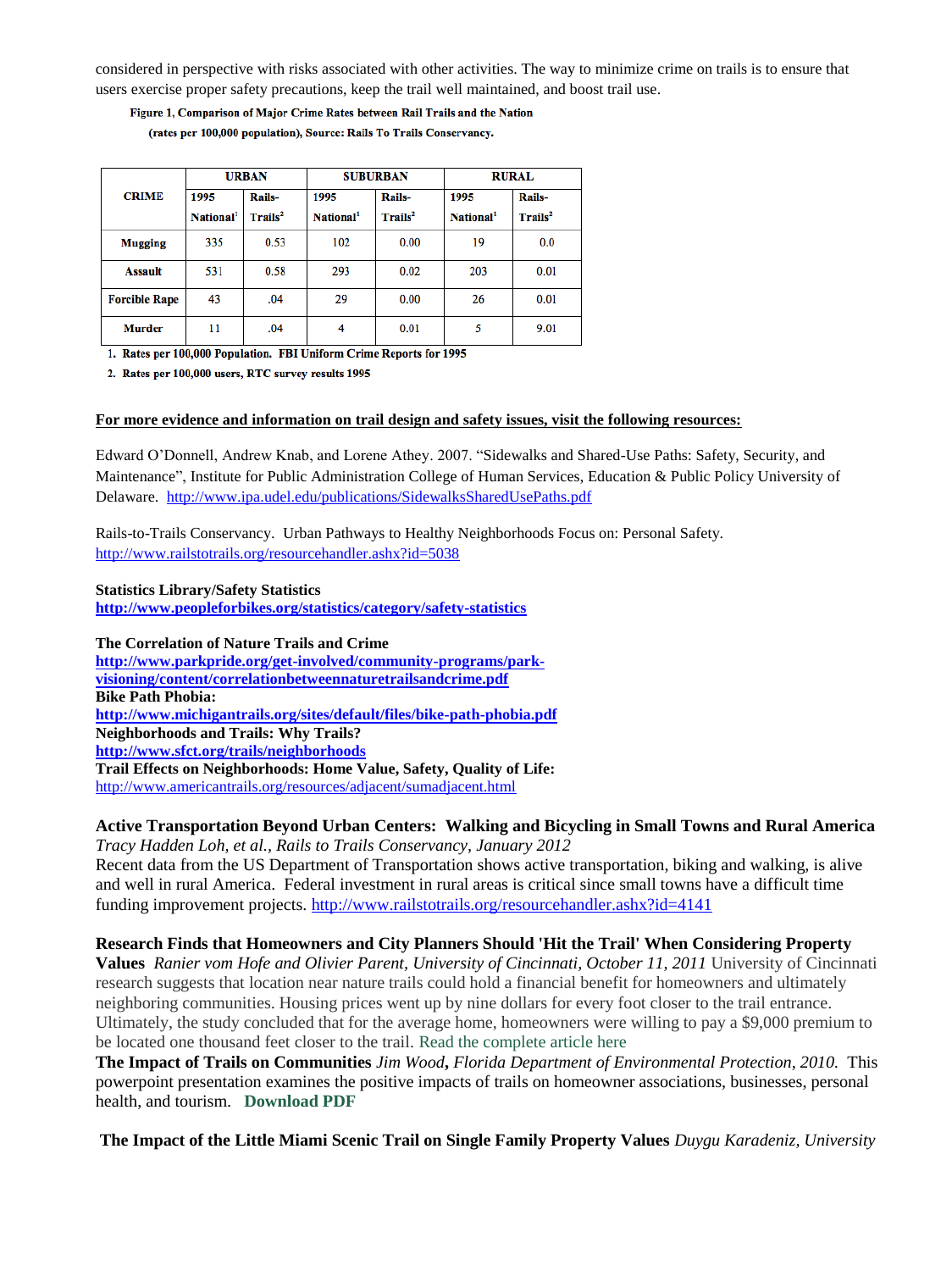*of Cincinnati, April 14, 2008* This 92-page Masters thesis carries out a statistical pricing technique to measure the impact of the rail trail on single-family residential property values in southwest Ohio. The analysis suggests that each foot increase in distance to the trail decreases the sale price of a sample property by \$7.05. In other words, being closer to the Little Miami Scenic Trail adds value to the single family residential properties. <http://www.americantrails.org/resources/economics/littlemiamipropvalue.html>

**Cutting Edge Research in Trails and Greenways - Michigan's project** *Dr. Christine Vogt, et al., Michigan State University, Mid America Trails & Greenspace Conference, December, 2007 Chicago, IL. This presentation* describes research on six of Michigan's rail trails. Included are data on the number and type of trails users, opinions of adjacent residents, and their use of the trail. Economic benefits and the opinions of adjacent businesses are also described. [Download PDF \(934K\)](http://www.brucefreemanrailtrail.org/pdf/Cutting-Edge-Research-in-Trails-and-Greenways-version-4.pdf)

**Bicycle Paths: Safety Concerns and Property Values** *Los Angeles County, Metropolitan Transport Authority August 20, 2007* There are many misconceptions about the safety of bicycle paths/trails and their relationship to property values/the real estate market. The LA MTA assembled a collection of excerpts from various websites, journals and other online resources that provide information on the often misunderstood nature of bicycle paths/trails and their effect on the community. [Download PDF \(96K\)](http://www.brucefreemanrailtrail.org/pdf/LA-Metro-Bike-paths-safety-property-values.pdf)

**Property Value/ Desirability Effects of Bike Paths Adjacent to Residential Areas** *David Racca and Amardeep Dhanju University of Delaware, November 2006* The authors do an exhaustive review of literature and examine the effects of property values in Delaware. <http://www.railstotrails.org/resourcehandler.ashx?id=4482>

**Two Approaches to Valuing Some of Bicycle Facilities' Presumed Benefits** *Kevin J. Krizek, University of Minnesota Journal of the American Planning Association, Vol. 72, No. 3 Summer 2006* The author examines both on-road bicycle facilities (bike lanes) and off-road facilities (shared-use paths including rail to trails) in the twin cities area. One approach utilizes a statistical model that relates property values to a large number of variables and then looks for positive and negative indicators. The author finds that proximity to off-road facilities in urban areas increases property values while the opposite appears to be the case in suburban areas. The author suggests that the results for suburban trails may be influenced by other phenomena. In particular, he suggests that lower home values in suburban areas may be a legacy effect of the reduced value of residential property near active railroads. <http://atfiles.org/files/pdf/krizek-valuing-bicycle%20facilities-benefits.pdf>

**Public Choices and Property Values, Evidence from Greenways in Indianapolis** *Center for Urban Policy and the Environment, Indiana University-Purdue University, December 2003*. This study examines the MLS database of sales of about 10,000 homes. The study relates the selling price to a long list of variables, including proximity to rail trails. A sophisticated analysis shows that this proximity is statistically insignificant except for the Monon Rail Trail. The Indianapolis Star noted, "It may not have sand and crashing waves, but the Monon Trail is the equivalent of beachfront property in the Indianapolis area." [Download PDF](http://www.brucefreemanrailtrail.org/pdf/lindseypropvalues.pdf)

**Home Sales near Two Massachusetts Rail Trails** *Craig Della Penna, The Murphys Realtors, Inc., January 2006.* Homes sales were examined in the seven Massachusetts towns through which the Minuteman Bikeway and Nashua River Rail Trail run. Statistics on list and selling prices and on days on the market show that homes near these rail trails sold at closer to the list price and much faster than other homes in the area. Download [Home Sales](http://www.brucefreemanrailtrail.org/pdf/Home_Sales_2006.pdf)  [near Two Massachusetts Rail Trails \(PDF\)](http://www.brucefreemanrailtrail.org/pdf/Home_Sales_2006.pdf) 

**Salem-Concord Bikeway Demand Estimate** *Alta Planning + Design and Rizzo Associates, Nov. 2003* This study gathered usage statistics for three New England shared-use paths as a basis for projecting usage of a proposed rail trail. The usage is strongly dependent on the number of residents within two miles of the trail. The average number of daily trips averages one trip per 33 residents with usage being about three times higher on weekends than on weekdays. <http://www.nh.gov/dot/nhbikeped/pdf/Salem-ConcordDemandReport.pdf>

**Indiana Trails Study** The 2001 study done by the University of Indiana is the country's most up to date study on rail trails and the associated issues. Six Indiana projects (including two rail trails) are covered. The "Final Trail Reports" includes detailed reports on each of the six trails plus a 45 page overall summary report. In the summary report, there is very interesting reading covering the opinions of trail neighbors, property values, crime, etc. [Download PDF](http://www.brucefreemanrailtrail.org/pdf/Indiana_Trails_2001.pdf)